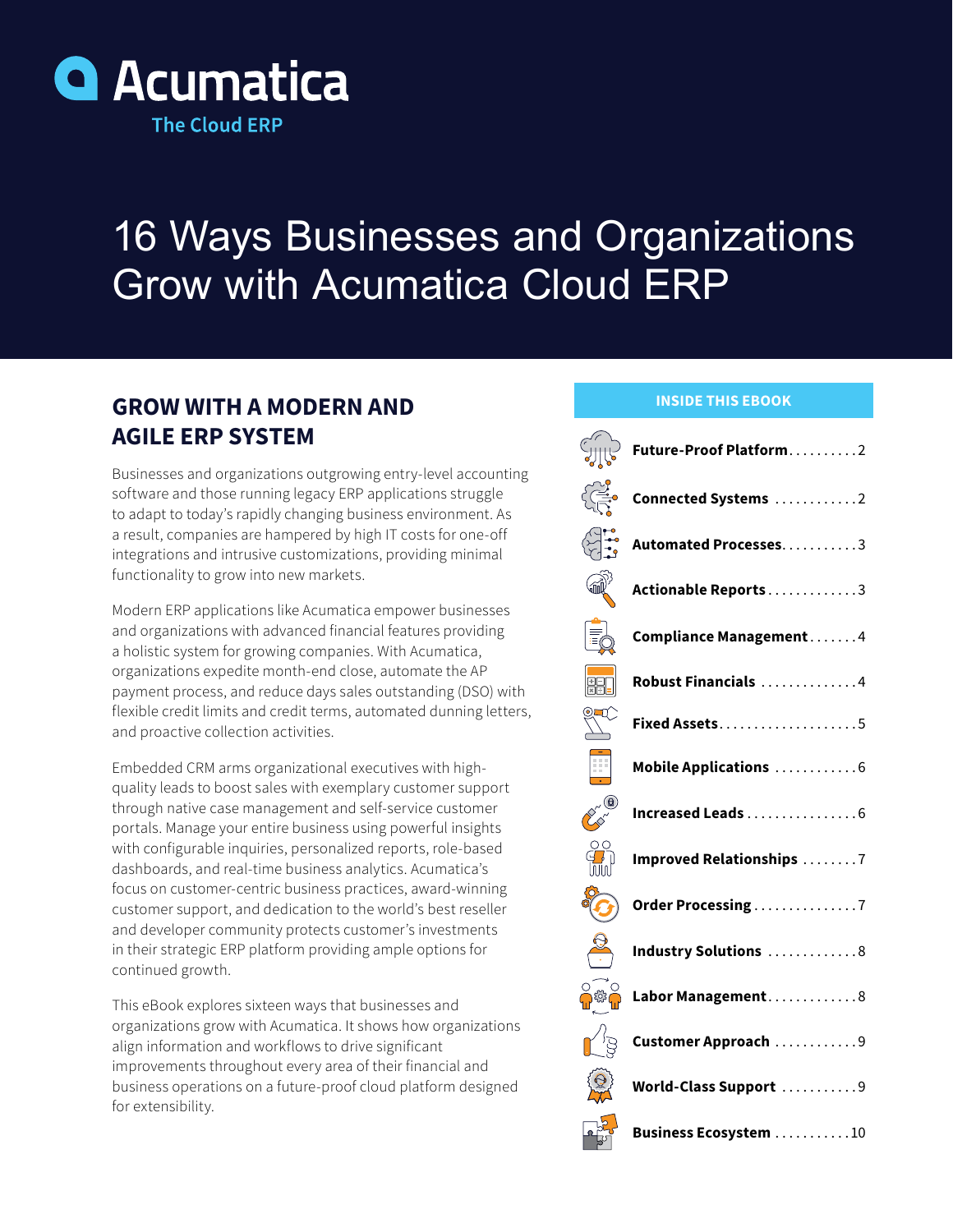<span id="page-1-0"></span>

#### **1. FUTURE-PROOF CLOUD PLATFORM**

## Choose a Scalable, Cloud ERP Platform

Legacy ERP applications are built on aging technology that is difficult and costly to maintain. Organizations find themselves on rigid technology platforms with limited connectivity to modern, cloud-based applications. Further, premise-based ERP systems require significant investments in IT staff, hardware, and license fees for operating systems and databases. IT administrators struggle to keep everything connected with updates from multiple software publishers and ever-changing infrastructure requirements for new product releases.

Grow and evolve your business with a scalable, secure, and future-proof cloud platform available on any device, anytime, and anywhere. Leverage Acumatica's Open APIs to connect people, information, processes, equipment, and ideas with modern technologies, including cloud computing, big data and analytics, robotics, artificial intelligence with machine learning, and the Internet of Things (IoT). Set a technology foundation for global connectivity with multilingual translations, localized business practices, multicurrency, and international accounting and tax support. Empower employees with a modern ERP application that is easy to use, easy to learn, and adaptable to their specific roles.

"As software developers, we found Acumatica's technology to be elegant, adaptable, and stable. In the era of cloud computing, you do not want to select technology that is decades old."

**- AURI KOSTAMA, HEAD OF FINANCE AND ADMINISTRATION SMARTTRADE TECHNOLOGIES [LEARN MORE >](https://www.acumatica.com/success-stories/erp-system-for-smarttrade-technologies/)**



### **2. CONNECTED SYSTEMS**

### Comprehensive ERP Application Suite

Most businesses on entry-level accounting software or legacy ERP platforms make significant development, support, and maintenance investments in one-off integrations and intrusive source code modifications to fill functional gaps.

Modern ERP applications like Acumatica provide everything progressive businesses need to manage their entire organization on a single platform. Further, low-code and no-code integration tools easily connect systems, data, and processes across disparate applications eliminating data silos and manual processes.

Acumatica General Business Edition reduces IT investments with unparalleled breadth across an extensive accounting, sales, project, case, and customer management application suite. Advanced financial features for deferred and recurring revenue, project accounting, contract or policy management, billing, asset depreciation, and payroll provide a holistic system for growing businesses. Generate high-quality leads and boost sales with exemplary customer support through embedded CRM with case management.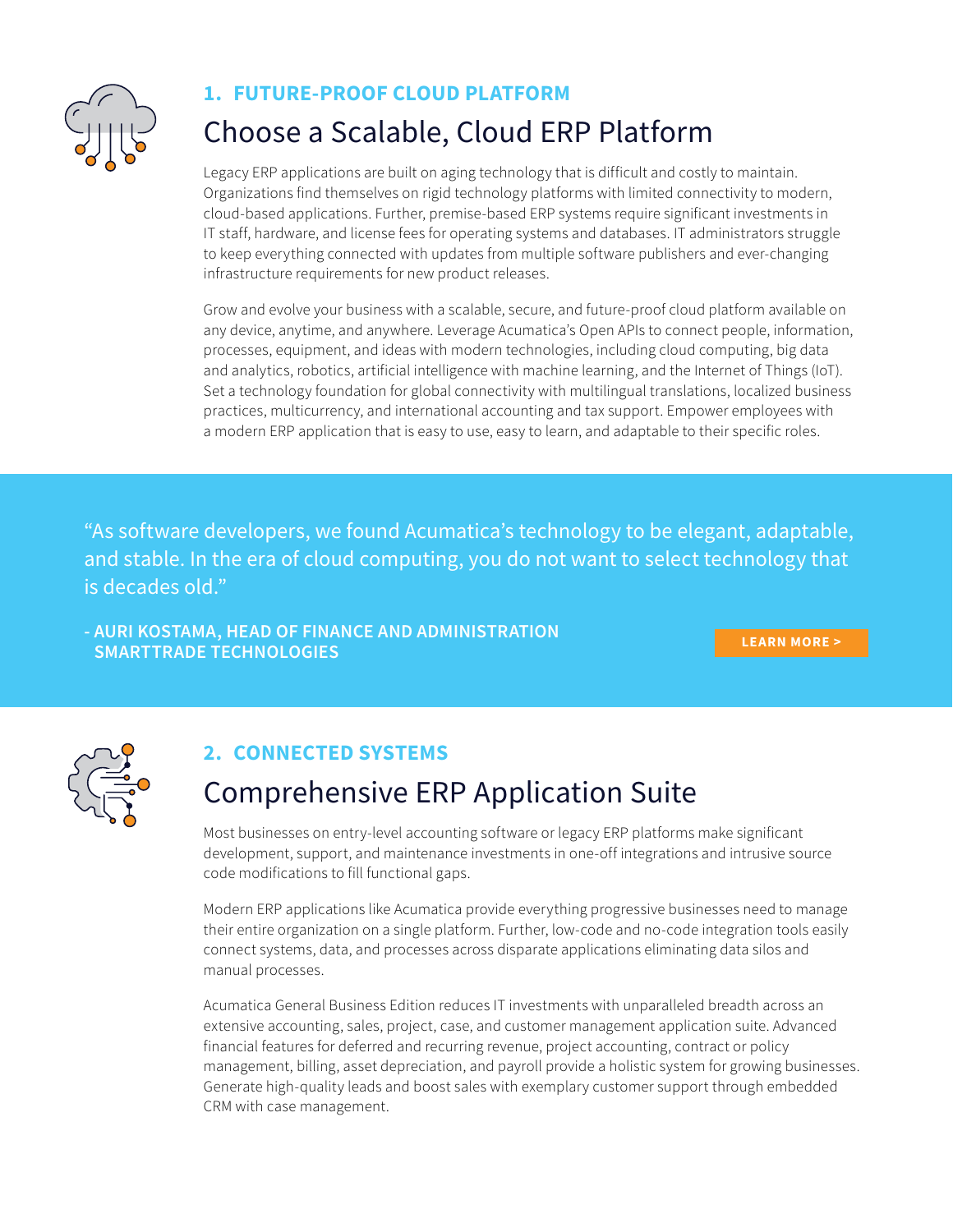<span id="page-2-0"></span>

#### **3. AUTOMATED BUSINESS PROCESSES**

### Streamline Processes and Minimize Data Entry

Today's business moves faster than ever. Unfortunately, manual data entry and complex business processes stifle growth while introducing errors and delays into processes that frustrate customers and employees alike. Modern cloud ERP applications like Acumatica provide growing businesses with tools to streamline and automate business processes so they can do more with less staff while errorproofing data entry and business processes.

Acumatica Visual Workflow Engine enables companies to tailor business processes to meet their needs without customizing the system. Start with pre-defined workflows and tailor the standard process or create new workflows from scratch. In addition, Acumatica Visual Workflow Engine is accessible across the cloud ERP application suite, ensuring a smooth transition for unique business processes. Further, Acumatica harnesses the power of artificial intelligence with machine learning to dramatically improve data capture and approval processes for tedious tasks such as accounts payable automation, expense matching, and OCR scanning for business cards. Workflows can be triggered from Business Events to send alerts and notifications to employees, customers, or vendors.

"We asked Acumatica to automate time tracking for people working in the field. They listened and delivered the Acumatica Project Accounting Suite that allows us to accurately track project profitability ... Acumatica positions us for growth and lets us establish our own workflows to keep up with our needs. We have ultimate flexibility to make sure our ERP works the way we need it to, not stuck with what used to work."

**- CHARLIE HUTCHINSON, CFO INTRACOASTAL ENVIRONMENTAL**

**[LEARN MORE >](https://www.acumatica.com/success-stories/erp-system-for-intracoastal-environmental/)**



#### **4. ACTIONABLE REPORTING**

## Manage Your Organization by Exception with Visual Dashboards, Real-Time Data, and Notifications

Acumatica provides organizations with a powerful suite of reporting and analysis tools for a 360-degree view of their operations. Since everything is on a single platform, data is available with drill-downs to supporting transactions across applications. Monitor key performance indicators with role-based dashboards for financials, operations, sales, projects, and more.

Harness the power of Generic Inquiries to understand what is happening throughout your organization. Generic Inquiries and Business Events are used to push notifications to management and users to alert them to problems or potential issues in the business to take proactive actions in real-time. Create Generic Inquiries without programming using tools to join tables with color-coded results. Gain a strategic view of your business with robust business analytics through native Microsoft Power BI connections, built-in pivot tables, or marketplace connections to other business intelligence applications.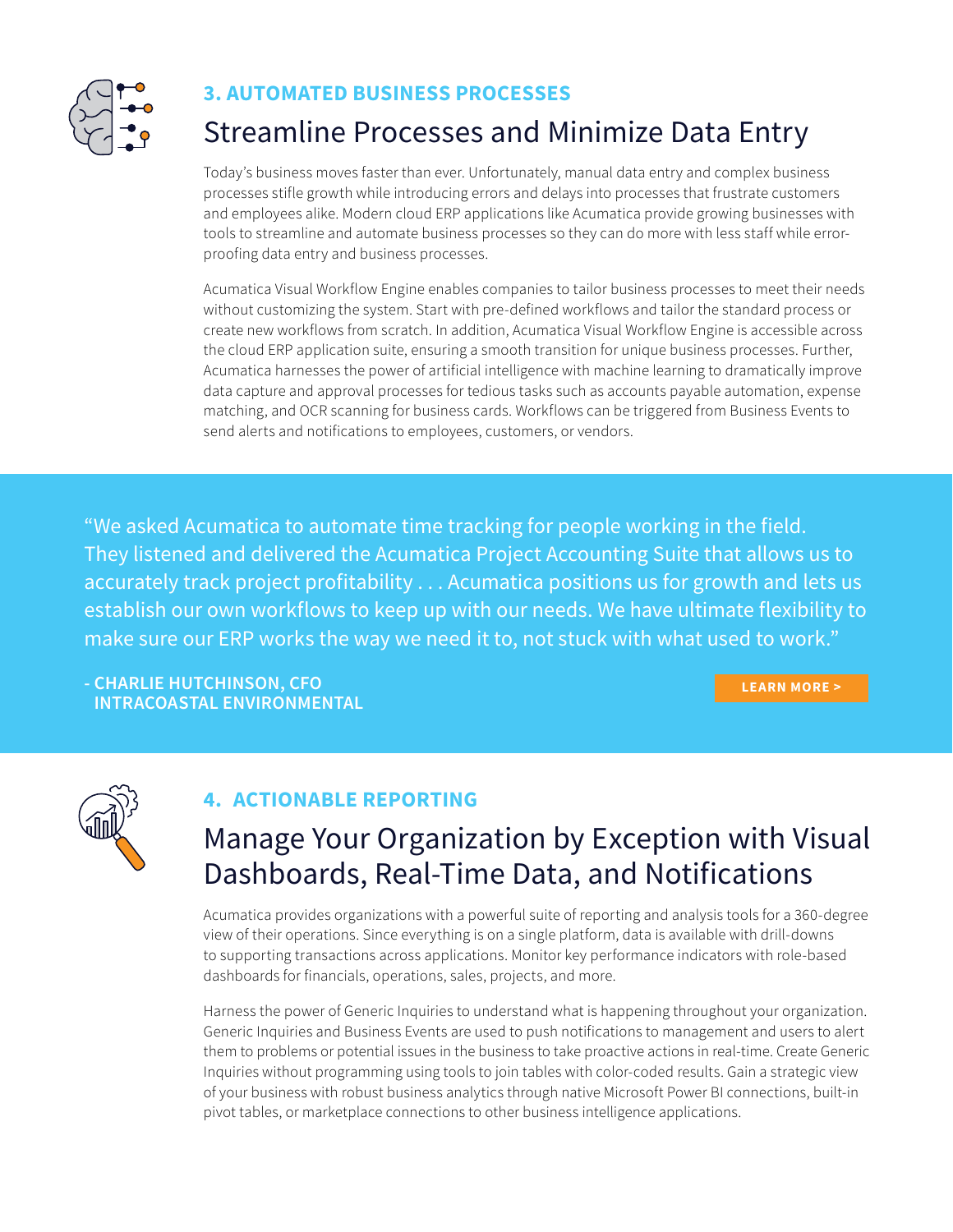<span id="page-3-0"></span>

#### **5. COMPLIANCE MANAGEMENT**

## Reduce Risk with Powerful Compliance Features

Quality compliance regulations force businesses to complicate otherwise simple processes and make significant investments in training and systems to streamline the audit process. Every company faces general regulations such as Sarbanes-Oxley (SOX) financial reporting requirements, IFRS/GAAP accounting principles, and more. These regulations are compounded with federal requirements enforced by government agencies. Acumatica supports domestic sales tax management and international use-tax and value-added tax.

Information regulations include PCI credit card restrictions and cybersecurity regulations. Data security laws include the US CAN-SPAM Act and General Data Protection Regulation (GDPR) in the European Union. In addition, the American Institute of Certified Public Accountants (AICPA) manages SOC, SSAE, and ISAE security standards.

Set a solid foundation with Acumatica to manage labor regulations and safety protocols set forth by the Occupational Safety and Health Administration (OSHA), Health Insurance Portability and Accountability Act (HIPAA), Fair Labor Standards Act, workers' compensation, trade union requirements, Family and Medical Leave Act (FMLA), and others.

### **[Discover Why Leading Organizations](https://www.acumatica.com/general-business-industries-rely-on-acumatica-for-their-success/) Rely on Acumatica for their Success**



**[LAUNCH THIS VIEWER](https://www.acumatica.com/general-business-industries-rely-on-acumatica-for-their-success/)**

### **6. ROBUST FINANCIALS**

## A Complete and Advanced Accounting Suite

Acumatica General Business Edition includes robust accounting software with advanced applications powered by artificial intelligence with machine learning to automate quote-to-cash, procure-topay, and other accounting processes. Connect to thousands of financial institutions and streamline intercompany transactions. Flexible international features support multilingual translations, multicurrency, and localized accounting and business rules such as IFRS, GAAP, and global tax management for use-tax and value-added tax.

#### **CORE FINANCIALS**

Harmonize financials with sub-accounts, budgeting, and flexible financial periods with Acumatica's General Ledger. Get paid faster with streamlined accounts receivable invoicing and native credit and collections. Automate accounts payable transactions with artificial intelligence and machine learning. Reduce manual reconciliation and data entry with cash management and automated bank feeds.

#### **ENTERPRISE ACCOUNTING**

Intercompany Accounting automates buy-sell transactions for goods and services between companies with advanced financial reporting, vendor payments, cash management, and more. Track financials and create reports for an unlimited number of companies. In addition, related companies can share charts of accounts, calendars, and currencies with restricted access by branch or company.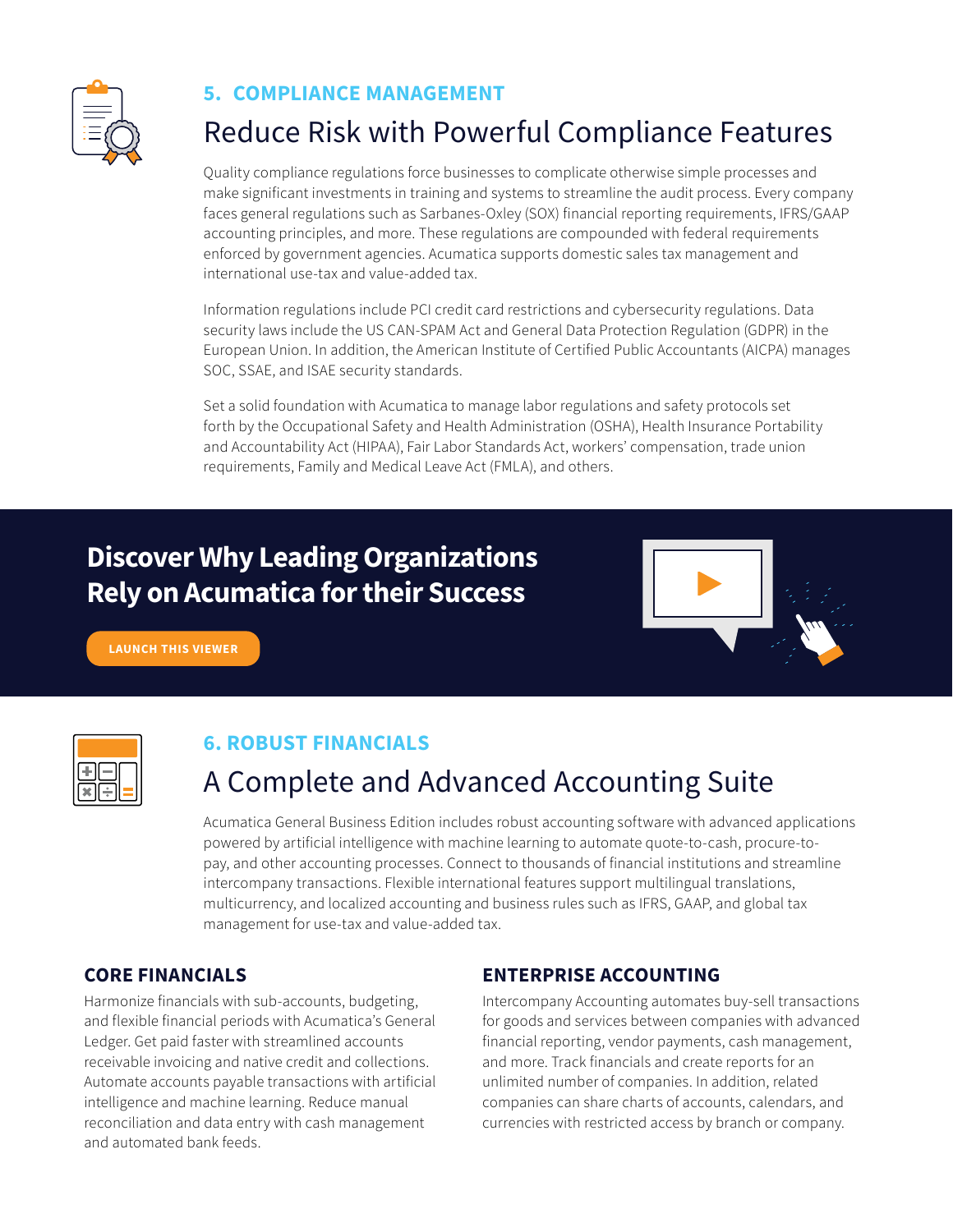#### <span id="page-4-0"></span>**REVENUE MANAGEMENT**

Maximize revenue through improved cash flow, accurate billing, and superior customer service with the robust Recurring Revenue application. Accurately account for deferred revenue recognition in future periods in compliance with ASC 606 and IFRS 15.

#### **FIXED ASSETS**

Maintain visibility of fixed assets with pre-defined or custom depreciation schedules for accurate accounting and reporting. Easily convert purchases into fixed assets. Manage assets under construction assets built from multiple components.

#### **PAYROLL**

Eliminate external payroll interfaces and benefit from time integration from financials, project accounting, distribution, manufacturing, construction, and field service. Manage crew times, track union dues, and streamline government reporting. Payroll is available for customers in the US and Canada.

#### **CURRENCY AND TAX**

Automate currency conversions with improved insights across international subsidiaries, customers, and vendors. Tax Management streamlines tax collection and compliance for domestic sales tax and international use tax and valueadded tax regulations.

#### **PROJECT ACCOUNTING**

Professional service organizations and law firms rely on project accounting to track budgets and manage inventory, change orders, timesheets, billing, cost overruns, profitability, and reporting. Projects are included in company-wide financial reports.

#### **TIME AND EXPENSE**

Capture employee or crew time for projects, service, manufacturing, and payroll with mobile time entry and approvals workflow. Eliminate manual processes with intelligent expense matching, push notifications, and automated transaction feeds.

"I knew I wanted a solution that was easy to use, easy to understand, easy to implement, and not expensive and that is Acumatica. Now I have a system that provides me with enough analytics to drive my business and support the way we report."

**- RACHID OUADDOUR, FINANCE MANAGER TRAVELDOO TECHNOLOGIES, AN EXPEDIA COMPANY**

**[LEARN MORE >](https://www.acumatica.com/success-stories/erp-system-for-traveldoo-technologies/)**



#### **7. FIXED ASSETS**

### Manage Resources with Native Fixed Assets

Maintain complete visibility of your fixed assets and depreciation calculations. Create assets from scratch, import them from spreadsheets, add them to the fixed asset application from purchase orders, or create complex assets from purchased components as part of entirely new assets.

Acumatica's embedded Fixed Assets application provides stock depreciation schedules that you can configure to meet your specific business needs. Identify assets by identification number and location with attachments for warranties, user manuals, and other information. Fixed Assets integrate with Purchase Orders and your General Ledger for seamless accounting transactions. In addition, the optional Service Management and Equipment Management applications enable companies that maintain customer equipment to schedule service appointments and manage customer-owned equipment details and history.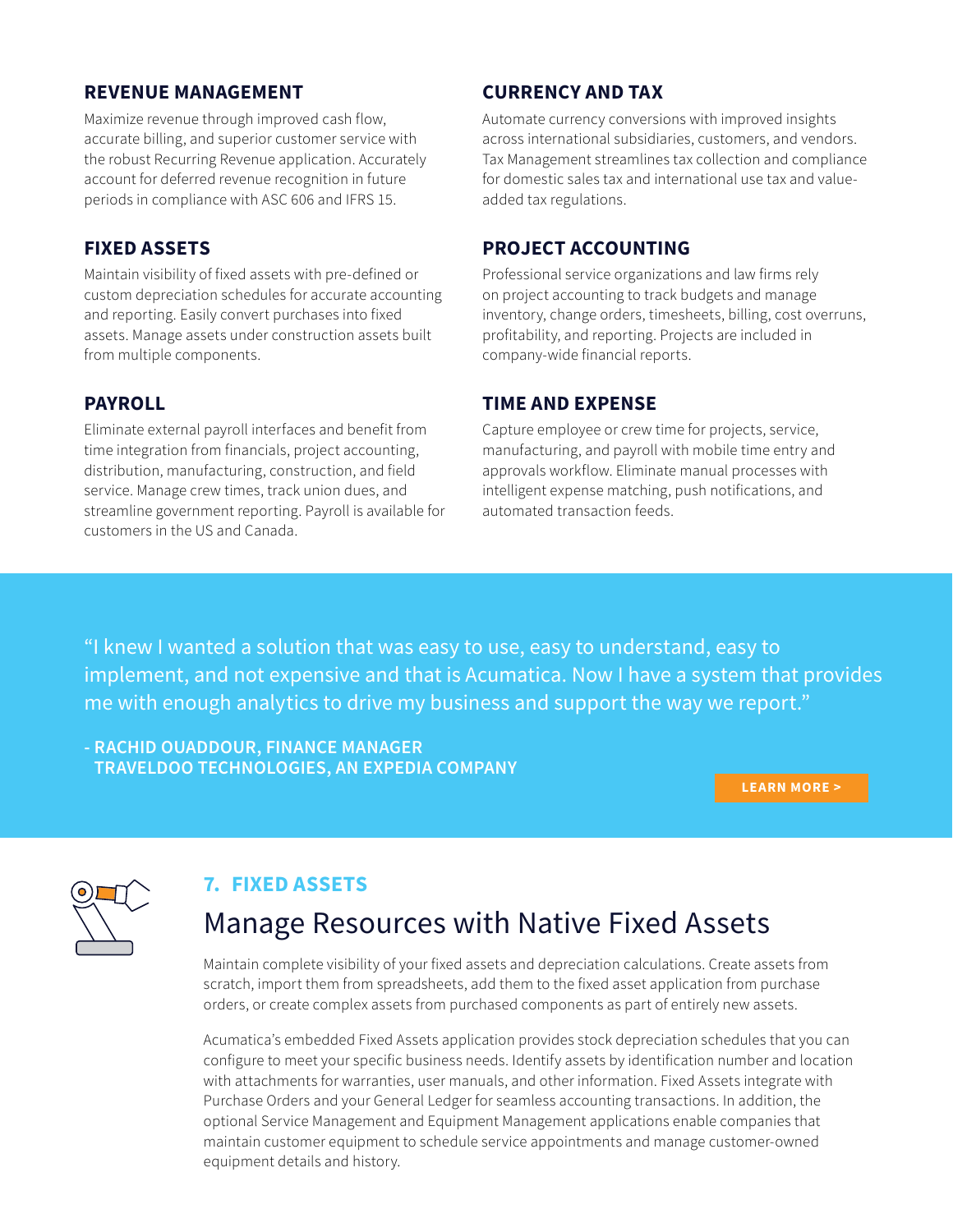<span id="page-5-0"></span>

#### **8. MOBILE APPLICATIONS**

### Empower Workers with Mobile Apps

Today's workforce is increasingly mobile. Employees impacted by the global pandemic now find themselves working from home or with hybrid schedules with time in the office or their home office. Top-level executives, sales, field service, human resources, accounting, and other employees must stay connected to manage daily tasks and strategic plans effectively.

As a native cloud application, Acumatica is available anytime, anywhere on any device. Access the entire application suite via secured web browsers or specialized mobile applications. Enter and process transactions remotely, create or approve time entries and expenses, lookup contacts and manage sales cycles, and respond to service appointments or customer support cases from your mobile device. Every Acumatica feature is available from the browser interface, making the application extremely portable and flexible for workers on the go. Acumatica is a modern ERP application that workers access anywhere to manage business activities in real-time independent of unreliable VPN connections or additional hardware and software investments.

"Our people are more effective and can focus on relevant issues rather than manual work and that's as good as gold ... With our previous systems, departments would work in isolation as each had their own system focus with little consideration for how actions affected another department. With Acumatica's one version of the truth, the understanding and realization that what one department does affects another has created deeper alignment and decisively improved collaboration between departments."

**- ZANE ZIETSMAN, CHIEF STRATEGY OFFICER, DIGITAL PLANET [LEARN MORE >](https://www.acumatica.com/success-stories/erp-system-for-digital-planet/)**



### **9. INCREASED LEADS**

## Embedded Marketing and Sales Automation

Many businesses and organizations operate on razor-thin margins, and competition is fiercer today than ever. As a result, business executives must capitalize on every opportunity and explore new ways to increase revenue from existing customers.

Acumatica General Business Edition helps organizations to generate more leads with connected marketing automation. Create targeted marketing lists and manage campaigns with embedded CRM. Capture website and email analytics with native integration to Hubspot and SendGrid to monitor key performance indicators for website visits, email open rates, and click-through rates.

Sell more products with connected commerce and point of sale and differentiate with new service offerings with embedded field service management. Non-profit and membership organizations can increase donations and improve member renewal rates with up-sell and cross-sell features to boost revenue.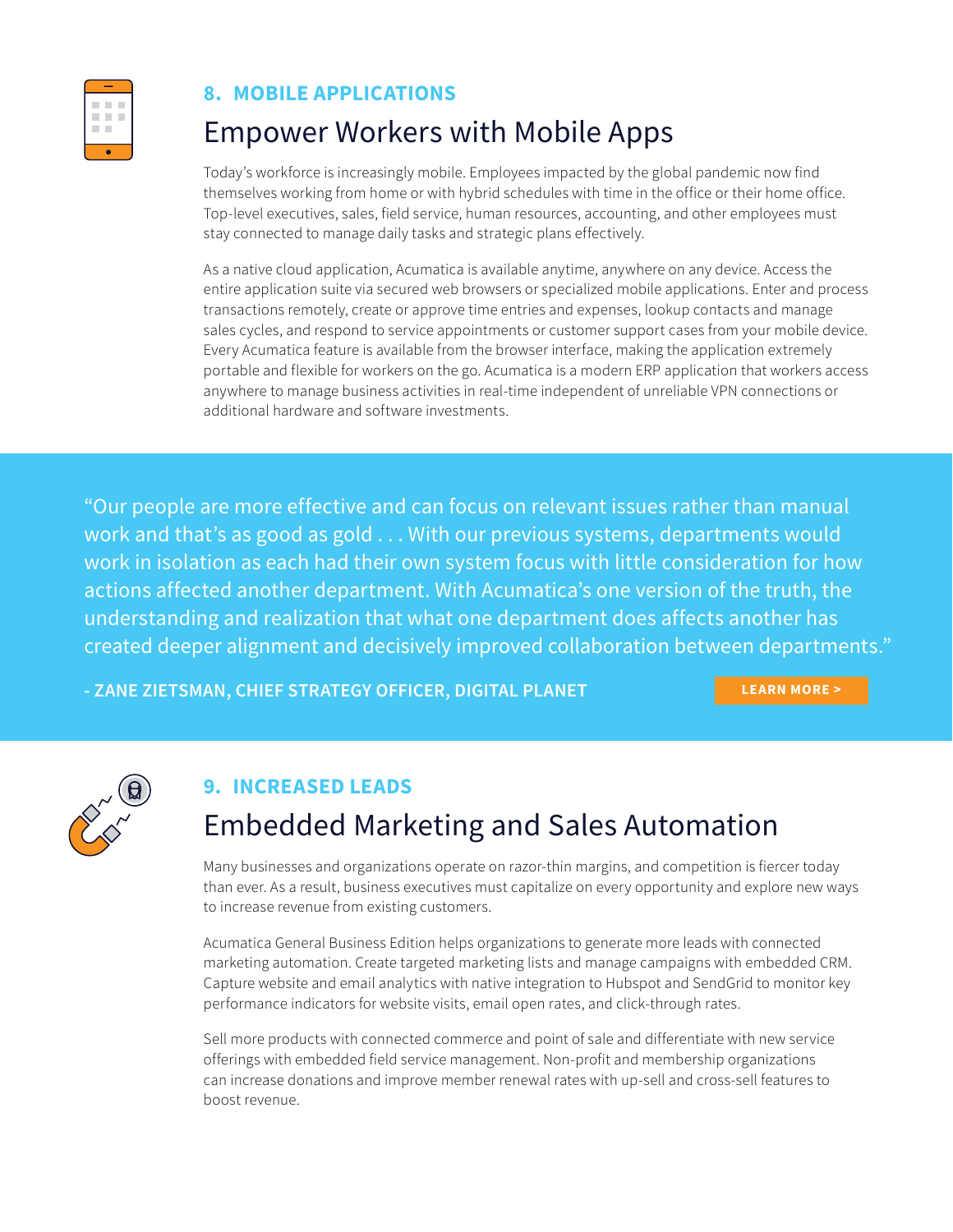<span id="page-6-0"></span>

#### **10. IMPROVED RELATIONSHIPS**

## A True 360-Degree View of Every Customer

Exceed customer expectations with a 360-degree view of every customer interaction. Acumatica's native CRM application connects to every part of the ERP system in real-time. Embedded CRM provides secure access to customer financial transactions, order history, open opportunities, contacts, service appointments, assigned tasks, construction projects, support cases, and even manufacturing estimates and quotes.

Configure the Customer Portal for customer self-service to download statements and invoices. Set up automated workflows for lead assignment with business events to streamline customer communication when sales order shipments are completed, backordered parts are received for their construction project or production order, or when milestones are reached for their projects.

Acumatica includes a robust service and support offering to manage customer support cases with configurable business rules to assign cases to support technicians and Open APIs to connect with online support tools such as online chat.

"When I came here, the salespeople had no comprehensive reports on what customers were buying. We take about 15,000 orders a year over the web and on the phone… It [Acumatica] saves a lot of time and trouble when getting calls from the customers to be able to easily look up their customer ID and access in a few keystrokes what they've recently purchased as well as other critical information to filling an order accurately and efficiently—it's all easily available. That increases our productivity and enables us to meet shipping requirements of same or next day shipping ... I'm pretty thrilled about that!"

**- JERRY WALLACE, DIRECTOR OF OPERATIONS GREAT COMMISSION PUBLICATIONS [LEARN MORE >](https://www.acumatica.com/success-stories/erp-system-for-great-commission-publications/)**



### **11. ORDER PROCESSING**

### Automate Purchase and Sales Order Processing

Businesses and organizations that purchase services or sell non-stock inventory utilize Order Management to process purchase orders with optional Requisitions Management for vendor bidding and internal approvals workflows. Create sales orders for non-stock items or drop-ship items from vendors directly to customers for sales, service appointments, or projects. Organizations that stock inventory can add Inventory Management for receipts, shipments, lot and serial tracking, warehouse management, and physical inventory management.

Many businesses and organizations benefit from Acumatica Point of Sale powered by IIG for brickand-mortar retail sales or native online storefront connections for Shopify or BigCommerce. Whatever products or services you purchase or sell, Acumatica has a solution to streamline order management.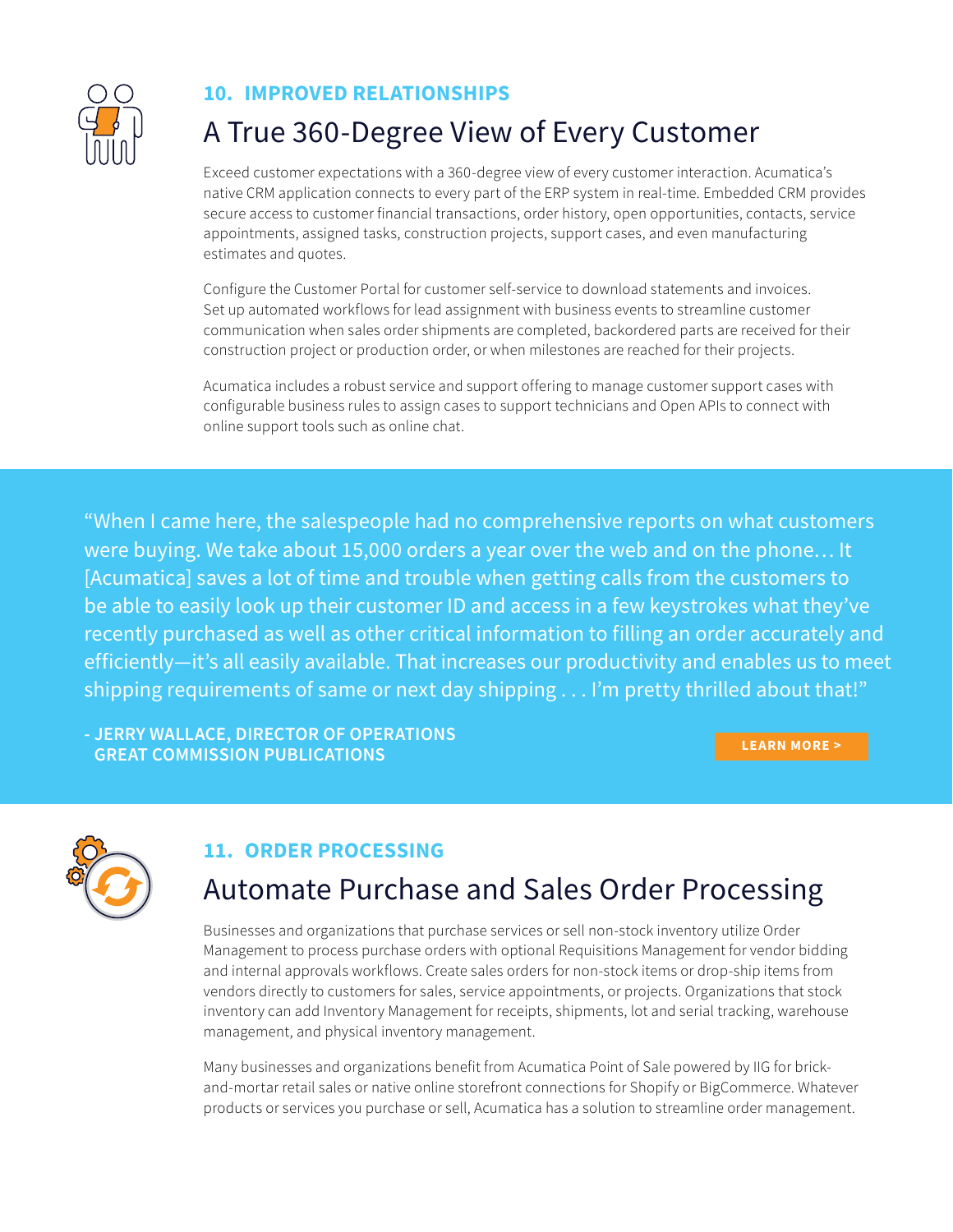<span id="page-7-0"></span>

### **12. INDUSTRY SOLUTIONS**

## Add Specialized Applications for Your Industry

Acumatica General Business Edition is designed for a broad spectrum of businesses and organizations that demand a future-proof ERP platform with robust financials and native applications for customer relationship management, payroll, project accounting, and more.

Today's businesses and organizations are truly diverse. There are non-profit organizations that manufacture products and provide field services. There are professional service organizations with construction and commerce needs. Further, businesses in other industries have requirements beyond core financials and customer management.

Many businesses and organizations benefit from adding industry applications such as inventory management and warehouse management for distribution, production management and bills of material and routings for manufacturing, point of sale and commerce connectors for retail-commerce, and field service and project accounting for construction. The beauty of modern ERP applications like Acumatica is the ability to configure optional native applications to support all parts of the business to tailor the ERP system to meet unique requirements without intrusive customizations and one-off integrations that are costly to maintain and support

"Acumatica lets you customize, based on user roles, what screens people can see and what they cannot. Acumatica allows us to focus more on what is good for our business and our process, rather than being stuck with a system and figuring out how to redesign around its process."

**- PAUL FORRES, OPERATIONS MANAGER, GLOBAL ASSET [LEARN MORE >](https://www.acumatica.com/success-stories/erp-system-for-global-asset/)**



### **13. LABOR MANAGEMENT**

## Manage Employees Effectively

It is more challenging than ever to find quality talent making labor a precious resource in today's competitive marketplace. Foster employee relationships with tools to empower employees with information and ensure their success. Acumatica provides a modern user interface with mobility to make onboarding new employees easy – especially for work-from-home employees or younger workers more comfortable with mobile applications. Acumatica is consistently **[rated as a top ERP application](https://www.acumatica.com/corporate-newsroom/awards-recognition/)** for usability by prominent industry analysts and user review sites, including G2, IDC Research, Gartner, Nucleus Research, and more.

Manage employees effectively with flexible employee records, native payroll applications, and connected human capital management systems for recruitment, retention, benefits administration, and separation.

Onboard employees quickly with built-in Wikis to document standard operating procedures and free role-based training through the online Acumatica Open University, which features more than 60 specialized courses maintained for each major product release.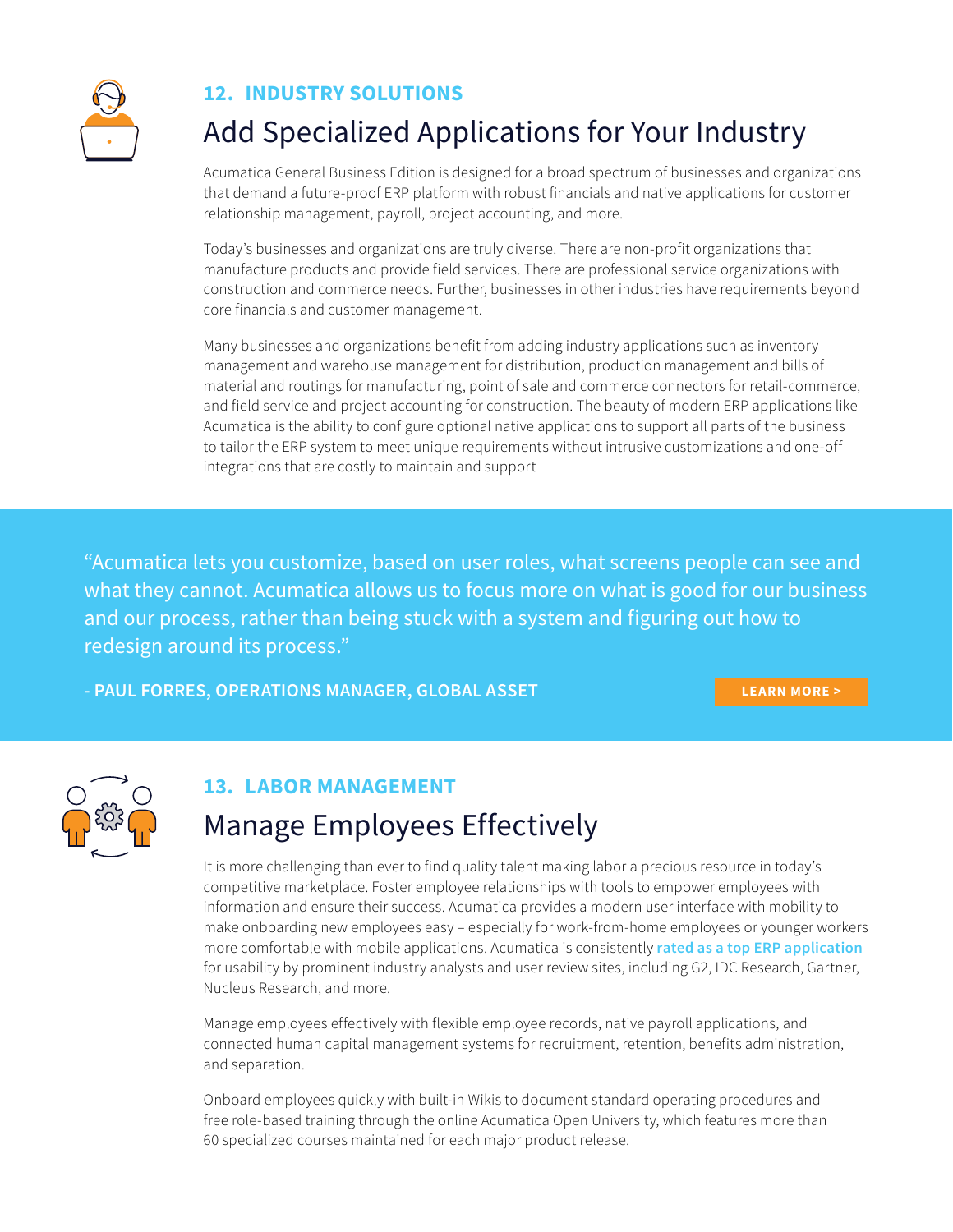<span id="page-8-0"></span>

#### **14. CUSTOMER-FIRST APPROACH**

### An ERP Publisher Who Cares About Your Success

Acumatica is unique among midmarket ERP publishers. First, unlike our peers, Acumatica develops, sells, and supports only one ERP application—Acumatica. That means that every employee is focused on the application you use to run your business. Further, 65% of revenue is reinvested back into the Acumatica product. Second, Acumatica's **[Customer Bill of Rights](https://www.acumatica.com/acumatica-customer-bill-of-rights/)** protects customers with an easy-tounderstand End User License Agreement (EULA). It guarantees ERP implementations without hidden fees. The Bill of Rights outlines Acumatica's commitment to consumption-based licensing that does not inhibit growth. It provides sustainable pricing models with limited price increases, deployment choice, and consistent customer service access. Further, it protects customers' access to their data anytime – even if they leave the Acumatica family.

"We use everything and anything in Acumatica to our advantage to keep information centralized. We use the Acumatica Customer Management Suite religiously to track opportunities and leads, and what's going on with a contact, and we love that Acumatica integrates well with the Microsoft Office suite because we are also strong users of Excel, Power BI and Outlook."

**- PATRICK MADISON, CFO, KORPACK [LEARN MORE >](https://www.acumatica.com/success-stories/erp-system-for-korpack/)**



### **15. WORLD-CLASS CUSTOMER SUPPORT**

### Minimize Risk with Acumatica Support Services

Your ERP application is the heartbeat of your organization. Unfortunately, when servers crash and applications deadlock, users find themselves locked out of the system, forcing them to conduct business manually without access to vital information. In some cases, your business can come to a screeching halt until the hardware or application issues are resolved. Acumatica's native cloud platform provides a 99.95% uptime with dynamic scalability and multiple database and application security levels to ensure maximum performance while minimizing cyber-attack risks. In addition, enjoy consistent, 24/7 customer support with dual layers of support from Acumatica and certified partners in local and regional markets.

The Acumatica Direct Customer Support program complements the support program provided by Acumatica partners. In addition to the self-help services customers access through the Acumatica Customer Portal, the Acumatica Direct Customer Support program allows customers to choose the right level of support for their Acumatica deployment. Acumatica provides three levels of product support and technical support with varying degrees of assistance to accessing help, technical resources, and troubleshooting information, including direct contact with trained Acumatica product experts.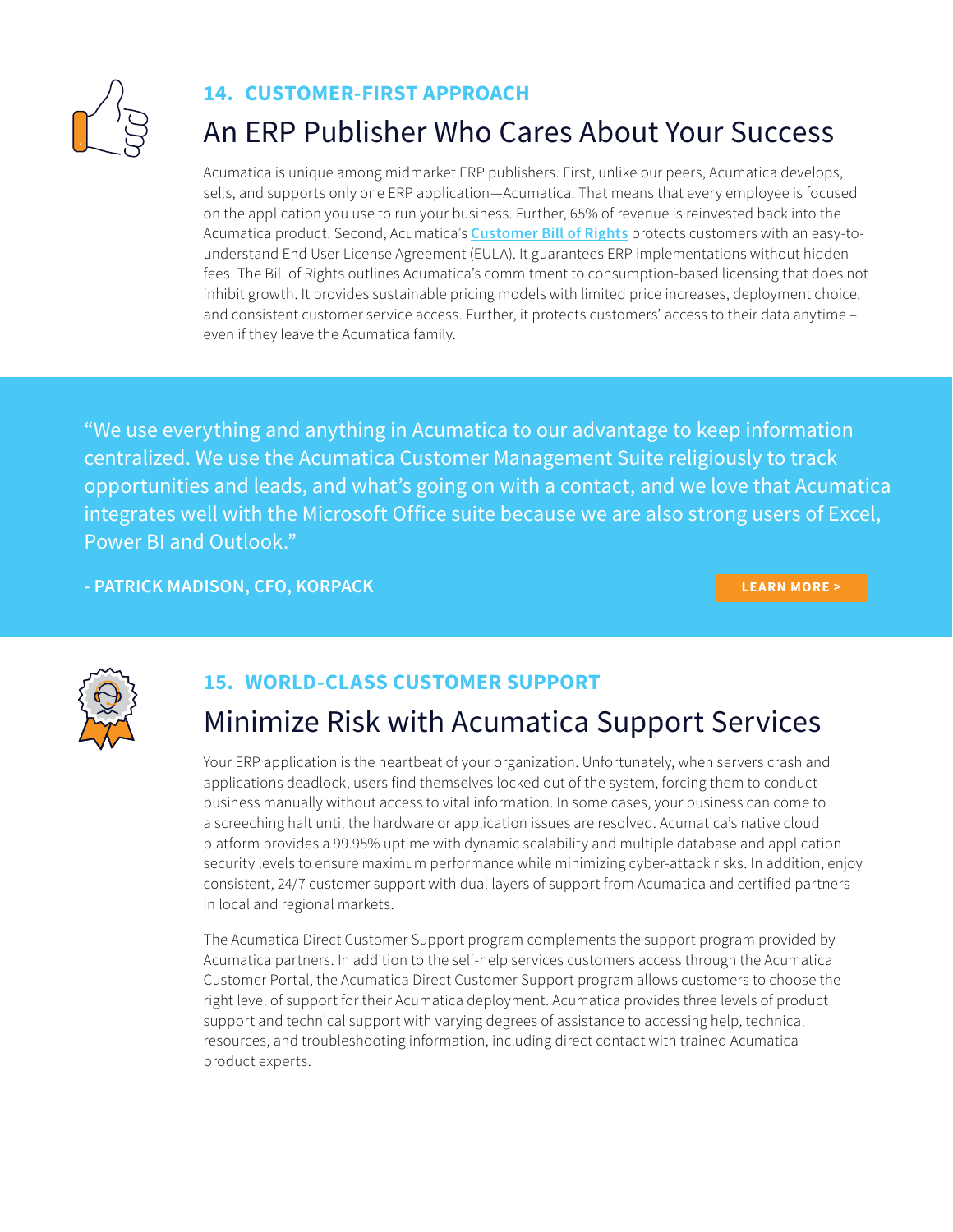<span id="page-9-0"></span>

#### **16. BUSINESS ECOSYSTEM**

### Specialized Apps and Local Services

Many specialized ERP publishers sell direct and maintain few relationships with independent software vendors (ISVs). As a result, customers using legacy applications are forced to work directly with the publisher across the country or in another part of the world altogether. Further, the limited developer community burdens IT departments with costly customizations and one-off integrations that are difficult to maintain and support.

Acumatica is one of the few midmarket ERP publishers dedicated to an indirect sales and service model. Acumatica has over 340 global partners, including resellers in strategic geographic markets that provide localized consulting, implementation, and support services. Further, the Acumatica Marketplace includes certified applications such as budgeting, human resources, business intelligence, and industry-specific ISV applications for non-profit, rental, property management, professional services, hospitality, and other industries.

### **Discover Your Potential ROI with the [Forrester Total Economic Impact Calculator™](https://tools.totaleconomicimpact.com/go/acumatica/erp/index.html?utm_source=acumatica-com&utm_medium=top-nav-image&utm_campaign=Forrester-TEI)**



**[CALCULATE YOUR ROI](https://tools.totaleconomicimpact.com/go/acumatica/erp/index.html?utm_source=acumatica-com&utm_medium=top-nav-image&utm_campaign=Forrester-TEI)**

#### **ACUMATICA GENERAL BUSINESS EDITION**

Best-in-class accounting, budgeting, projects, customer management, and payroll. Gain real-time access to data through included reporting and dashboards delivered to your browser or mobile phone.